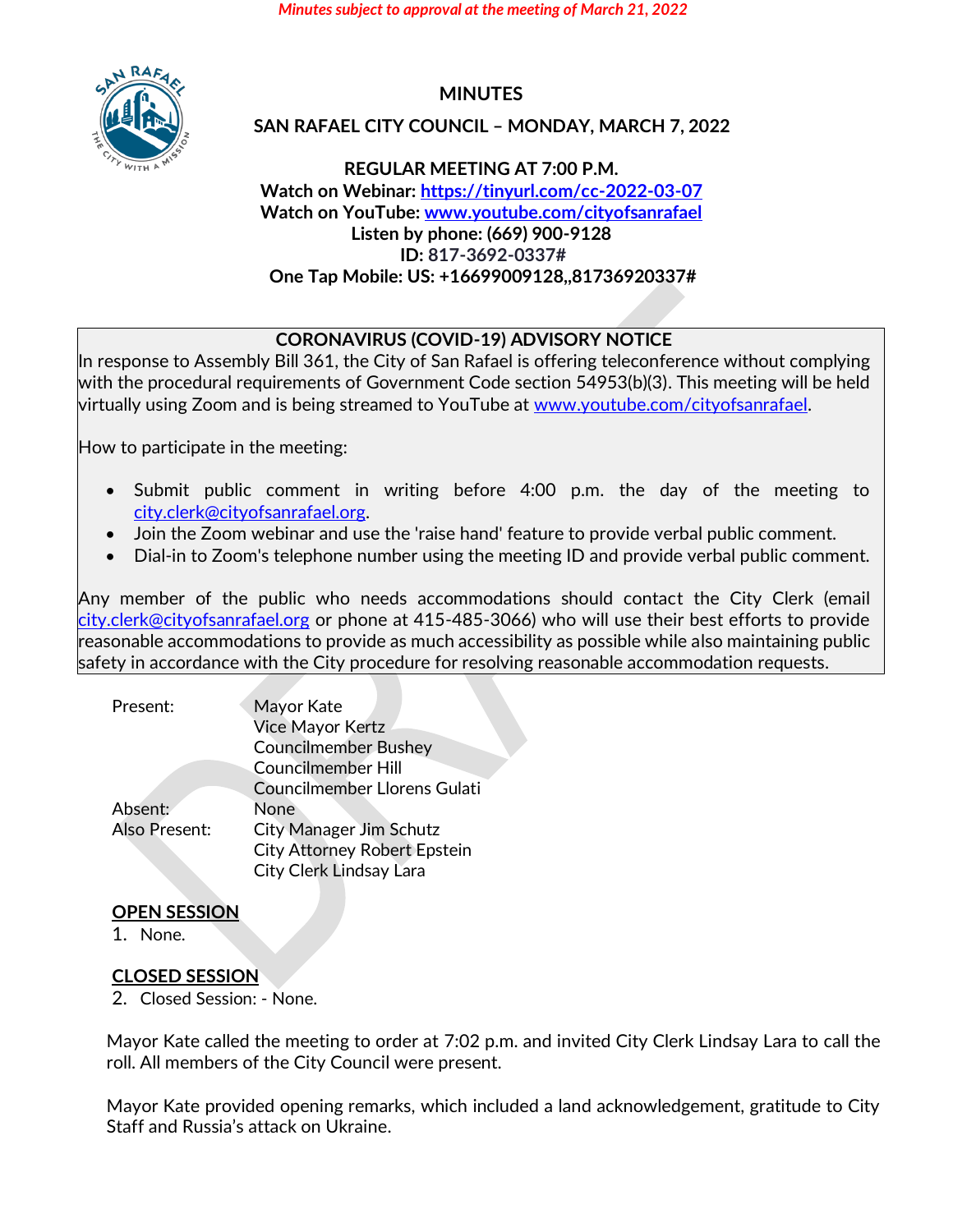City Clerk Lindsay Lara informed the community that the meeting would be recorded and streamed live to YouTube and through Zoom and members of the public would provide public comment either on the telephone or through Zoom. She explained the process for community participation on the telephone or through Zoom.

### **[OPEN TIME FOR PUBLIC EXPRESSION](https://youtu.be/Evdf22iu2wg?t=416)**

• Eva Chrysanthe, addressed the City Council regarding her California Public Records Act (CPRA) request regarding services at the Service Support Area.

# **[CITY MANAGER'S REPORT:](https://youtu.be/Evdf22iu2wg?t=588)**

3. City Manager's Report:

City Manager Jim Schutz announced:

- Citywide Parks & Recreation Master Plan Update
- Joint & District Community Conversations Update
- Joint Community Conversation to be held on March 17 at 5:30 p.m.

Mayor Kate invited public comment; however, there was none.

### **[COUNCILMEMBER REPORTS:](https://youtu.be/Evdf22iu2wg?t=1000)**

**(including AB 1234 Reports on Meetings and Conferences Attended at City Expense)**

- 4. Councilmember Reports:
	- Councilmember Kertz reported on a walkabout with Mayor Kate, the Canal Lighting Project and Marin County Council of Mayors & Councilmembers (MCCMC) Legislative Committee and Homeless Committee meetings. She announced an upcoming Marin Wildfire Prevention Authority (MWPA) forum on March 10<sup>th</sup> and a Freitas Parkway Roundabout Community meeting on March 9<sup>th</sup>.
	- Councilmember Bushey reported on San Rafael Sanitation District and MCCMC Water Subcommittee meetings.
	- Councilmember Hill reported on Children for Change events, BioMarin Rare Disease Day and a West End Neighborhood Association meeting.
	- Councilmember Llorens Gulati reported on the Canal Lighting Project, MCCMC Climate Action Committee, Canal Community-Based Transportation Plan, East San Rafael Parking Task Force and Canal Community Resilience Council meetings. She announced an upcoming Neighborhood Clean-up on April 23<sup>rd</sup>.
	- Mayor Kate reported on SMART, Marin Transit and Gun Safety Collaborative meetings. She announced an upcoming gun buyback event on June 4<sup>th</sup>.

Mayor Kate invited public comment; however, there was none.

### **[CONSENT CALENDAR:](https://youtu.be/Evdf22iu2wg?t=1708)**

Mayor Kate invited public comment; however, there was none.

Councilmember Kertz moved and Councilmember Bushey seconded to approve the Consent Calendar.

- 5. Consent Calendar Items:
	- a. **Approval of Minutes**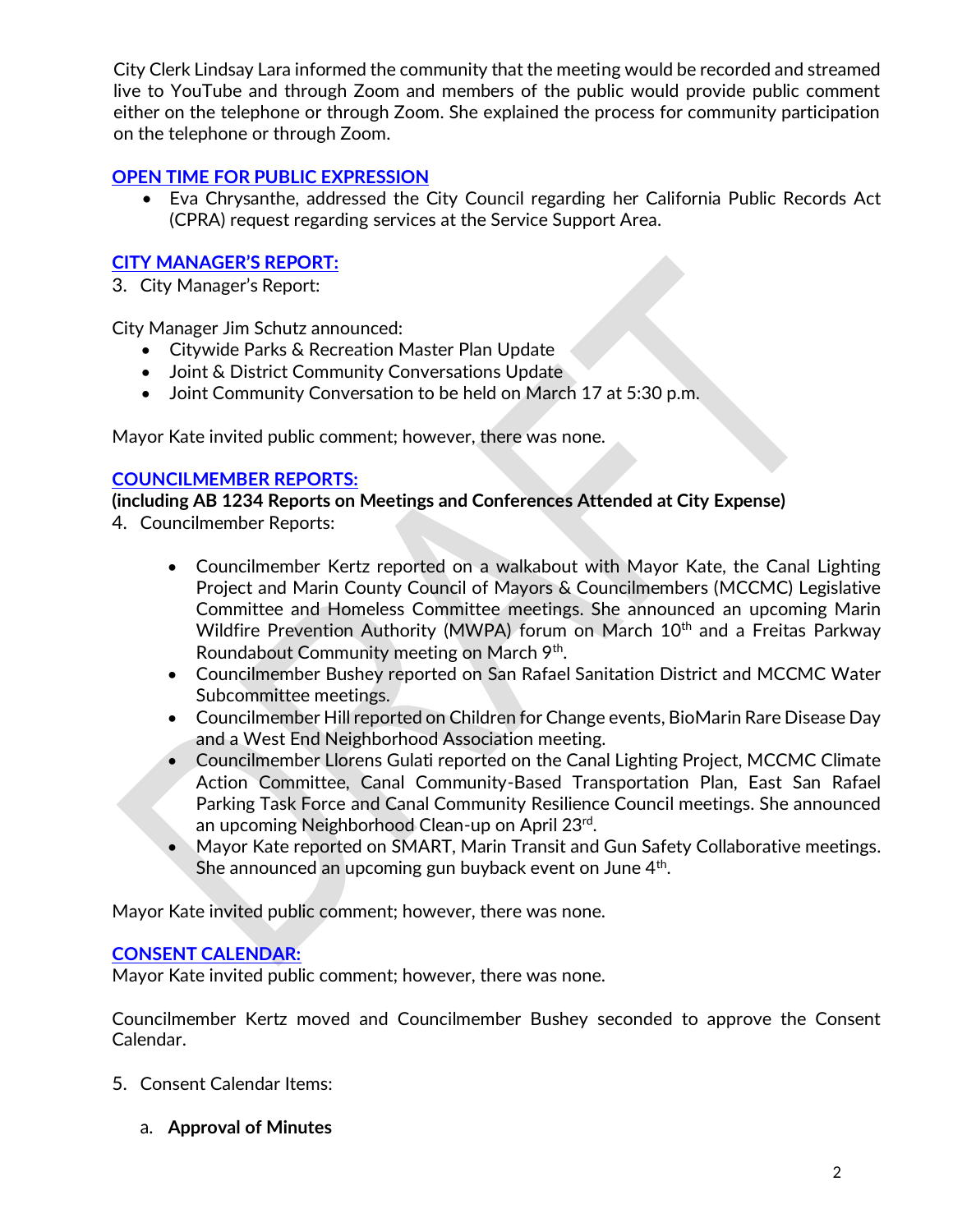**Approve Minutes of City Council / Successor Agency Regular Meeting of Tuesday, February 22, 2022 (CC)**

*Approved minutes as submitted*

b. **Use of Teleconferencing for Public Meetings During State of Emergency**

**Resolution Pursuant to Assembly Bill 361 Making Findings and Confirming the Need for Continued Use of Teleconferencing to Hold Public Meetings of the San Rafael City Council and City Boards and Commissions During the Continuing State of Emergency Relating to the COVID-19 Pandemic (CA)**

*Resolution 15039 - Resolution Pursuant to Assembly Bill 361 Making Findings and Confirming the Need for Continued Use of Teleconferencing to Hold Public Meetings of the San Rafael City Council and City Boards and Commissions During the Continuing State of Emergency Relating to the COVID-19 Pandemic*

c. **Amendment to the San Rafael Municipal Code Regarding Recycling of Organic Waste to Comply with Senate Bill 1383**

**Final Adoption of Ordinance 2004: An Ordinance Amending the San Rafael Municipal Code to Repeal Chapter 9.19 – Refuse and Recycled Materials Collection and Disposal and Replace It with New Chapter 9.19 – Solid Waste Collection and Disposal and Edible Food Recovery (CM)**

*Approved final adoption of Ordinance 2004*

d. **Audit Services**

**Resolution Approving and Authorizing the City Manager to Execute an Agreement with Maze and Associates to Provide Auditing Services for the Fiscal Years Ending June 30, 2022 Through June 30, 2025, with Options for the Fiscal Years Ending June 30, 2026 and June 30, 2027 (Fin)**

*Resolution 15040 - Resolution Approving and Authorizing the City Manager to Execute an Agreement with Maze and Associates to Provide Auditing Services for the Fiscal Years Ending June 30, 2022 Through June 30, 2025, with Options for the Fiscal Years Ending June 30, 2026 and June 30, 2027*

- e. **Canal Neighborhood Pedestrian Improvements Project Accept Completion of the Canal Neighborhood Pedestrian Improvements Project (City Project No. 11381), and Authorize the City Clerk to File the Notice of Completion (PW)** *Accepted Completion and authorized City Clerk to file Notice of Completion*
- f. **999 Third Street – Eden Housing/Vivalon Healthy Aging Center Approve Staff Recommendation for Terms of a Below Market Rate ("BMR") Agreement Imposing Affordability Restrictions on the Property Located at 999 Third Street Being Developed as the Vivalon Healthy Aging Center (CD)** *Accepted Report approving Staff's recommendation*

|                              | AYES: Councilmembers: Bushey, Hill, Kertz, Llorens Gulati & Mayor Kate |
|------------------------------|------------------------------------------------------------------------|
| NOES: Councilmembers: None   |                                                                        |
| ABSENT: Councilmembers: None |                                                                        |

### **SPECIAL PRESENTATIONS:**

6. Special Presentations:

a. [Presentation of Proclamation Supporting Women's History Month \(CC\)](https://youtu.be/Evdf22iu2wg?t=1780)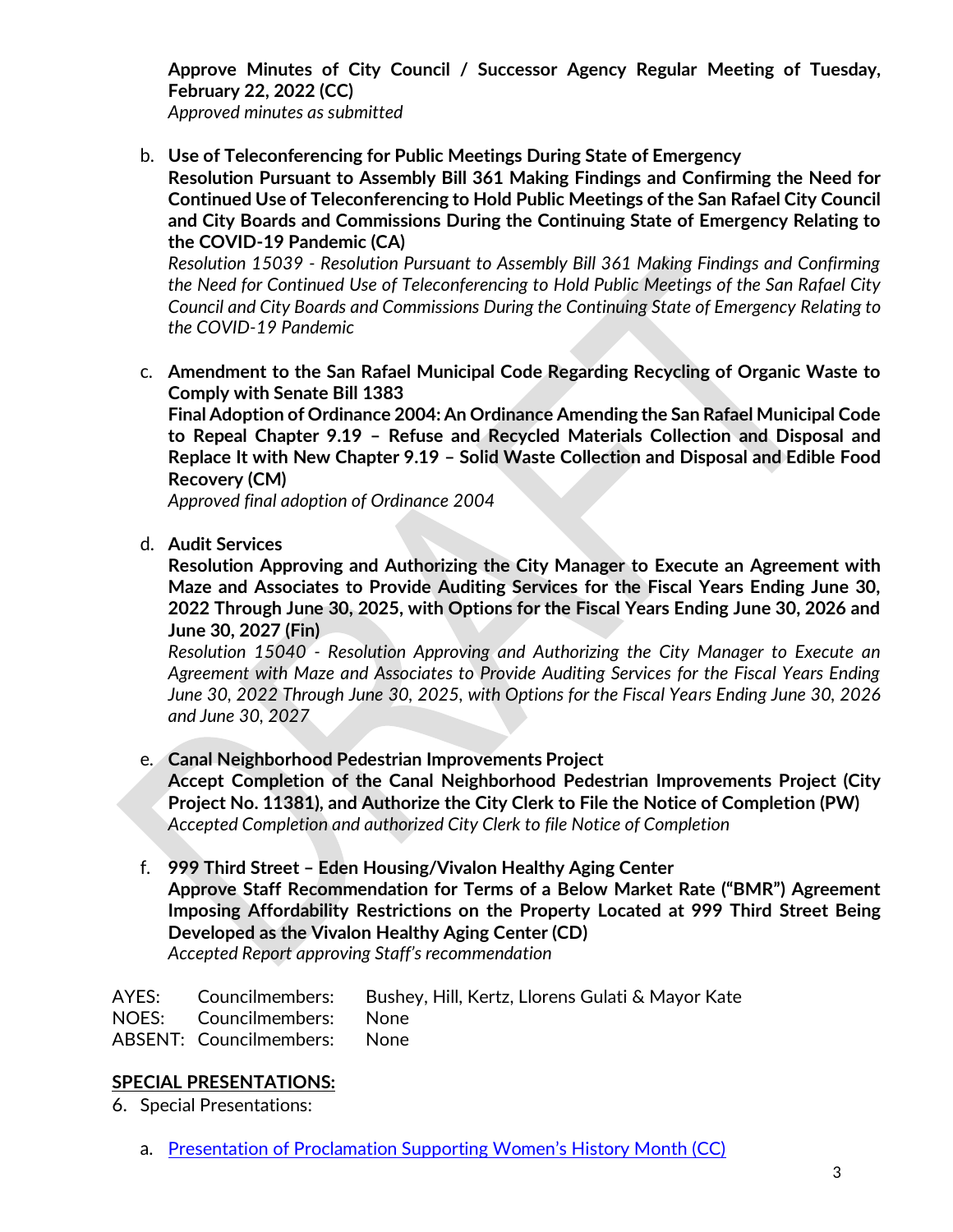Mayor Kate presented the proclamation.

Lindsay Lara, City Clerk provided comments.

Mayor Kate invited public comment.

**Speaker:** Eva Chrysanthe

b. Presentation of Proclamation Recognizing [Stephen Mizroch, Retiring from Fire Commission](https://youtu.be/Evdf22iu2wg?t=2153)  [\(FD\)](https://youtu.be/Evdf22iu2wg?t=2153)

Mayor Kate presented the proclamation.

Darin White, Fire Chief provided comments.

Mayor Kate invited public comment.

**Speaker:** Eva Chrysanthe

### **OTHER AGENDA ITEMS:**

- 7. Other Agenda Items:
	- a. **[2021 Affordable Housing NOFA Funding Recommendation](https://youtu.be/Evdf22iu2wg?t=2622)**

**Resolution Authorizing the Expenditure of Funds in Fulfillment of the Affordable Housing Trust Fund 2021 Notice of Funding Availability (NOFA), And Supporting the Award of Funding from the County of Marin for Permanent Local Housing Allocation (PHLA) Funding to Projects Receiving City Funding (CD)**

Alicia Giudice, Community Development Director introduced Alexis Captanian, Housing Program Analyst presented the Staff Report.

Staff responded to questions from Councilmembers.

Mayor Kate invited public comment.

**Speakers:** Tamar, Eden Housing, John Reynolds, Paul Fordham, Homeward Bound, Omar Carrera, Canal Alliance, Cory Hiraga, Eden Housing, Eva Chrysanthe, Anne Grey, Vivalon

Councilmembers provided comments.

Councilmember Kertz moved and Councilmember Llorens Gulati seconded to adopt the resolution.

*Resolution 15041 - Resolution Authorizing the Expenditure of Funds in Fulfillment of the Affordable Housing Trust Fund 2021 Notice of Funding Availability (NOFA), And Supporting the Award of Funding from the County of Marin for Permanent Local Housing Allocation (PHLA) Funding to Projects Receiving City Funding*

### b. **Cannabis Program – [State Regulatory Updates](https://youtu.be/Evdf22iu2wg?t=6384)**

**Resolution Amending the "Cannabis Business Operator License Program" (CBOL), and Restating It in Its Entirety (ED)**